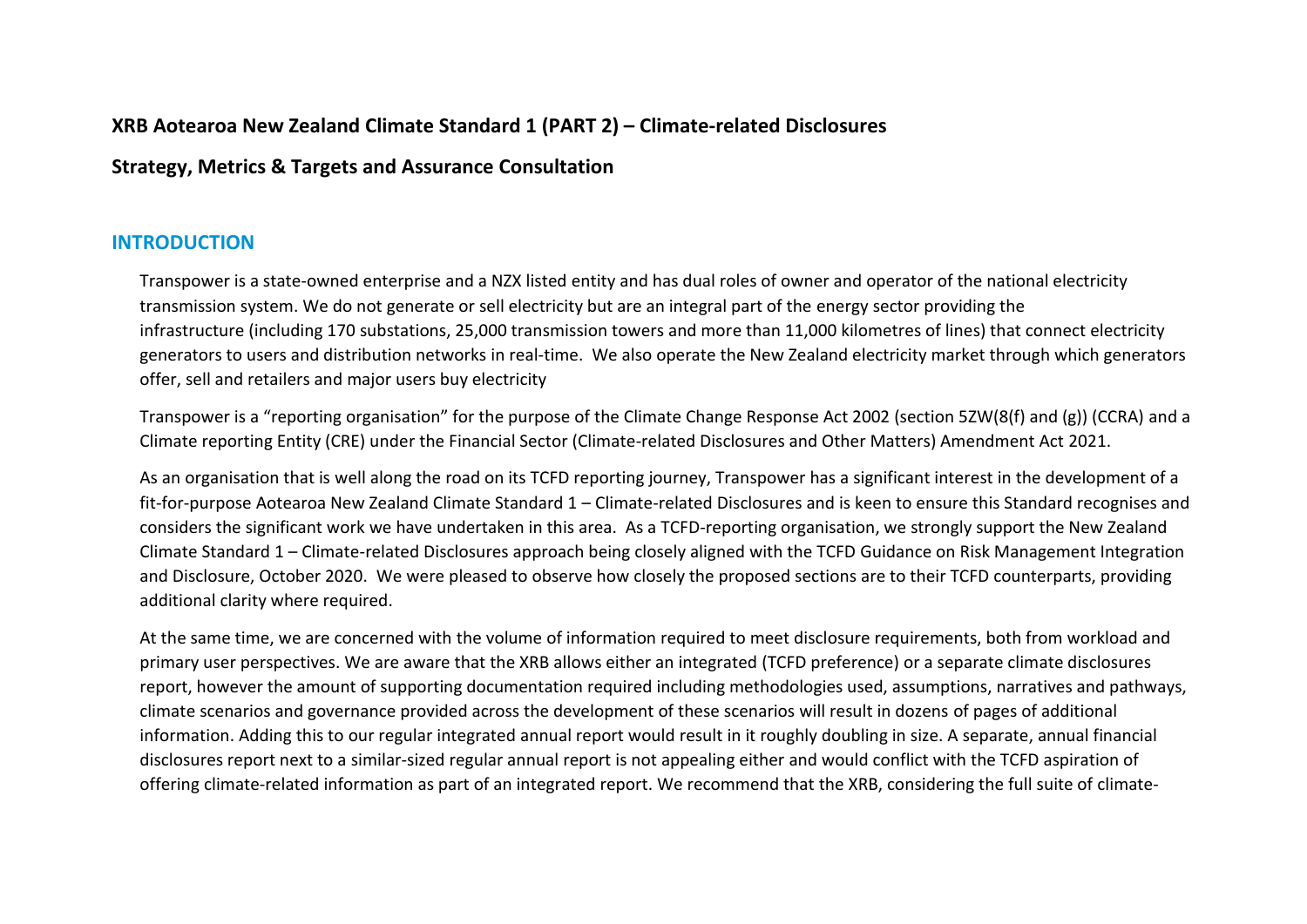related disclosure requirements, develop alternative ways to disclose climate-related information to primary users in an accessible way that also gives effect to the TCFD aim of having an integrated report. One approach could be to separate *static information* such as corporate government statements, which could be published on the website, and *dynamic information* (anything that changes each year) which could be published in the integrated annual report. We note that regardless of the format all disclosures will need to be auditable.

Our detailed feedback to the proposed sections, listed below, follows the questions provided in the consultation document.

### **STRATEGY**

**Question 1: Do you think the proposed Strategy section of NZ CS 1 meets primary user needs?**

**a) Do you think that the information in this section of the standard will provide information that is useful to primary users for decision making? If not, please explain why not and identify any alternative proposals.**

We agree that the information disclosed under this section will be useful for primary users. We are concerned, however, with the volume of information required to meet the disclosure standard. Disclosing climate-related risks and opportunities, the impacts these might have on the entity and the resilience of the strategy will be insightful for investors and stakeholders. A detailed description of the entity's business model, the transition plan, and the adaptation plan as well as methodologies and assumptions used for scenario analysis will add dozens of pages to the annual report which, as a result, will become voluminous and inaccessible. We recommend the XRB considers alternative ways of disclosing information, separating between direct disclosures (as notes to the financial statements) and supporting disclosures (for example scenarios and plans). The latter category could be disclosed indirectly, such as via linked documents, webpages, or presentations.

**b) Do you consider that this section of the standard is clear and unambiguous in terms of the information to be disclosed? If not, how could clarity be improved?**

We are broadly comfortable with the proposed requirements. In line with our response to questions 5 and 7 below we would recommend the XRB include a definition for 'vulnerability'. The term is used as a reference in the definition of resilience but not further defined.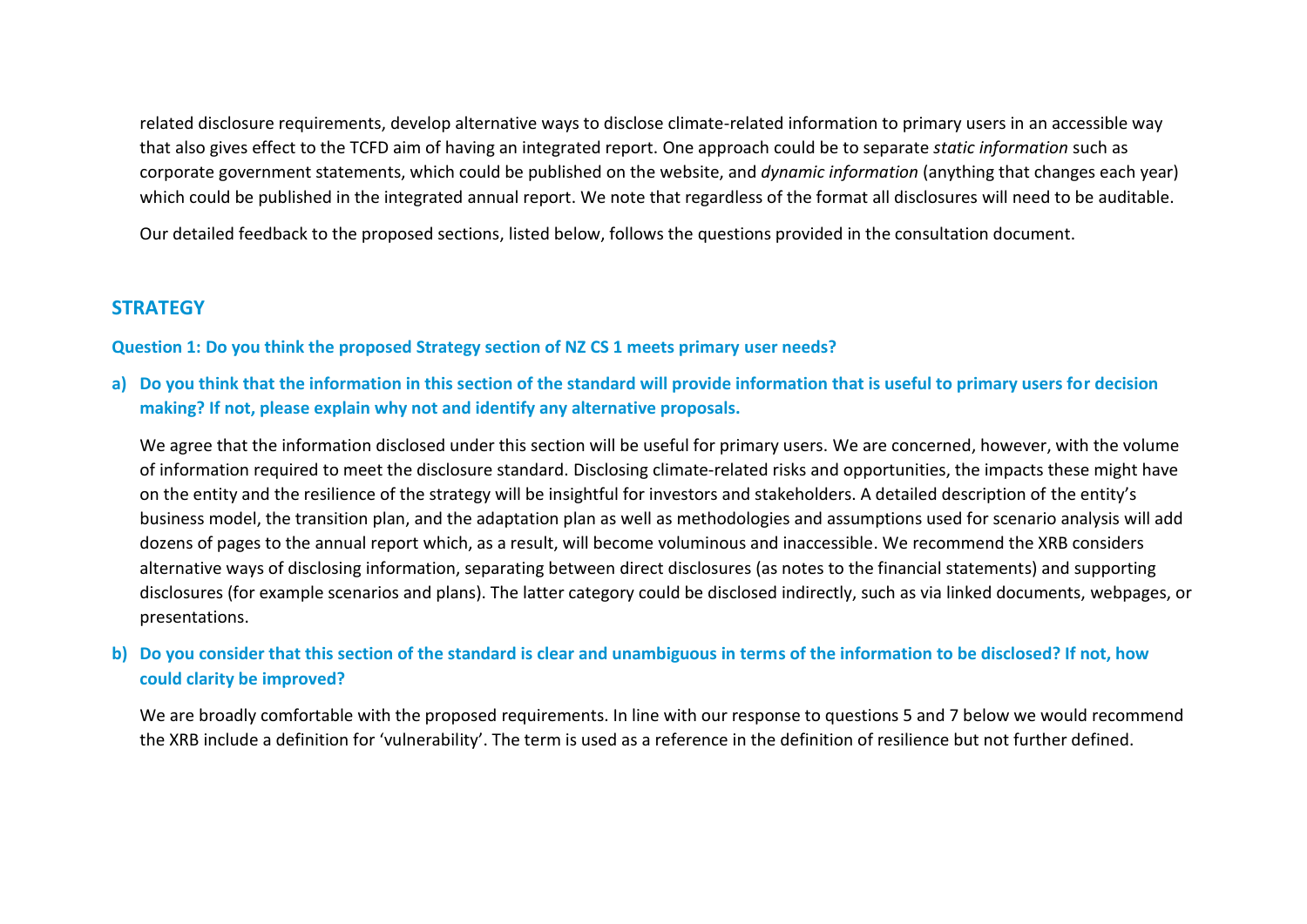### **c) Do you consider that this section of the standard is adequately comprehensive and achieves the right balance between prescriptiveness and principles-based disclosures? If not, what should be removed or added to achieve a better balance?**

We are broadly comfortable with the proposed text of this section. As per XRB's comments on page 22, we recommend including any disclosure requirements concerning governance over the scenario development process, to be included in the Governance section to avoid duplicating statements and enhancing the integration of all disclosures in the Annual report.

#### **Question 2: Do you agree that a standalone disclosure describing the entity's business model and strategy is necessary? Why or why not?**

We agree that access to a description of the entity's business model and strategy are relevant context for any climate-related disclosures. We do not agree, however, with this description as a standalone disclosure. Instead, we recommend NZ CS 1 require disclosing entities to provide access to this contextual information via a reference document or website.

**Question 3: Do you agree that we should not prescribe which global mean temperature increase scenario(s) should be used to explore higher physical risk scenarios (such as 2.7°C and/or 3.3°C or by using Representative Concentration Pathways (RCP) such as RCP4.5 or 6), but rather leave this more open by requiring a greater than 2°C scenario'? Why or why not?**

We agree to the alternative of leaving this open by requiring a greater than 2°C scenario as this better suits the nature of the data currently available. Hard-coding specific global mean temperature thresholds might not work as climate projections are frequently updated based on the latest actual climate data becoming available.

### **Question 4: We do not require transition plans to be tied to any particular target such as net zero and/or 1.5°C, but that entities will be free to disclose this if they have done so. Do you agree? Why or why not?**

We agree this is best left open at this stage. It should be up to the entity to decide what transition target they aspire to in accordance with their strategy; this should not be prescribed in the NZ CS 1.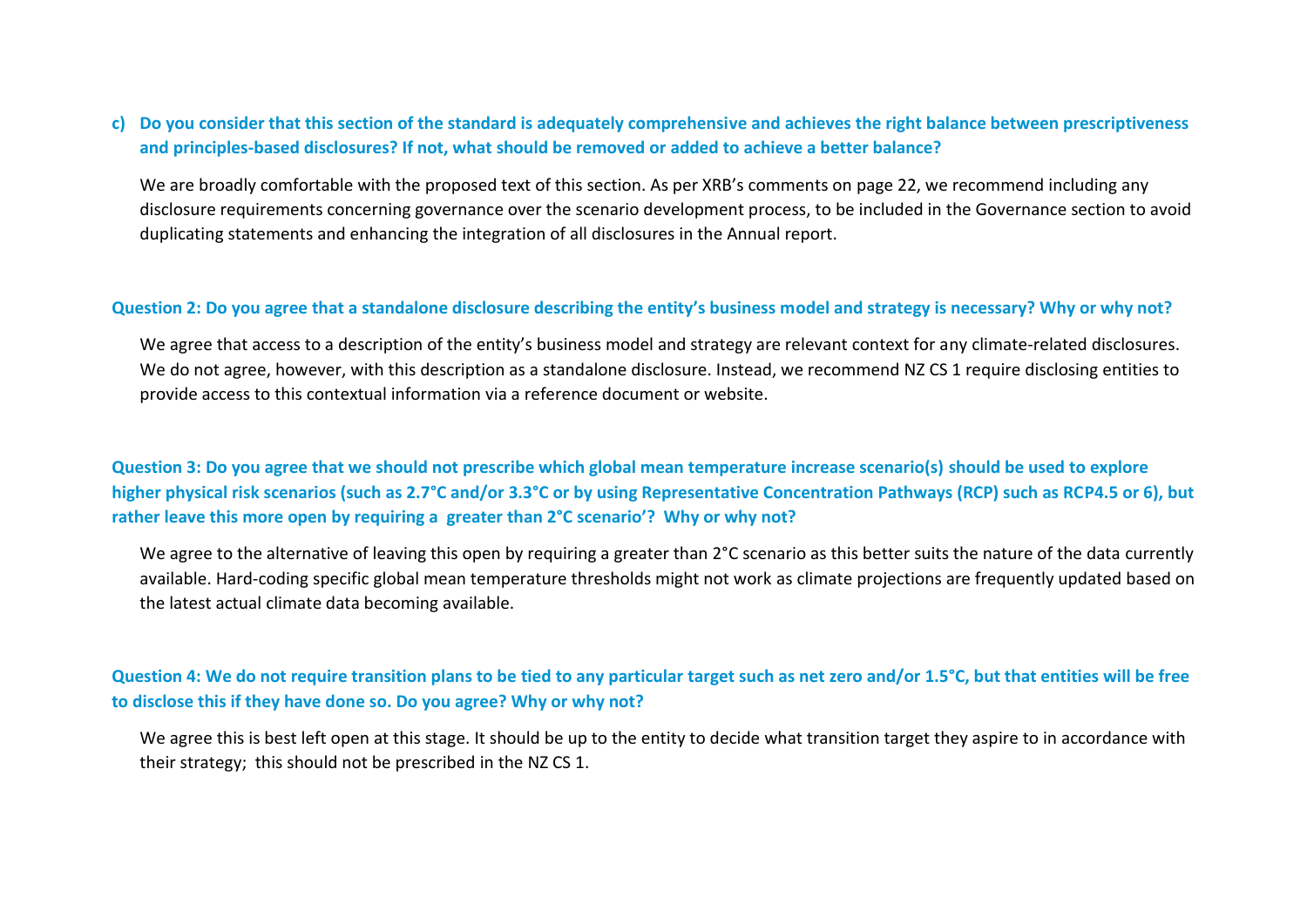#### **Question 5: Do you have any views on the defined terms as they are currently proposed?**

We are broadly comfortable with the proposed definitions. In line with our response to question 7 below we recommend the XRB include a definition for 'vulnerability'. The term is used as a reference in the definition of resilience but not further defined.

**Question 6: The XRB has identified adoption provisions for some of the specific disclosures in NZ CS 1.**

**a) Do you agree with the proposed first-time adoption provisions? Why or why not?**

We agree with the proposed adoption provisions for specific disclosures.

**b) In your view, is first-time adoption relief needed for any of the other disclosure requirements? Please specify the disclosure and provide a reason.**

Based on the preparatory work underway to ready ourselves for our first climate statement under the NZ CS1 we recommend extending the adoption provisions for the second climate statement to the transition plan as well, aligning it with the provision for the adaptation plan. This would mean that for the first two climate statements, entities would disclose progress towards developing their transition and adaptation plan instead of providing disclosure of the plan itself.

#### **c) If you are requesting further first-time adoption relief, what information would you be able to provide in the interim?**

At this stage Transpower does not expect to request first-time adoption relief.

# **METRICS AND TARGETS**

**Question 7: Do you think the proposed Metrics and Targets section of NZ CS 1 meets primary user needs?**

**a) Do you think that the information in this section of the standard will provide information that is useful to primary users for decision making? If not, please explain why not and identify any alternative proposals.**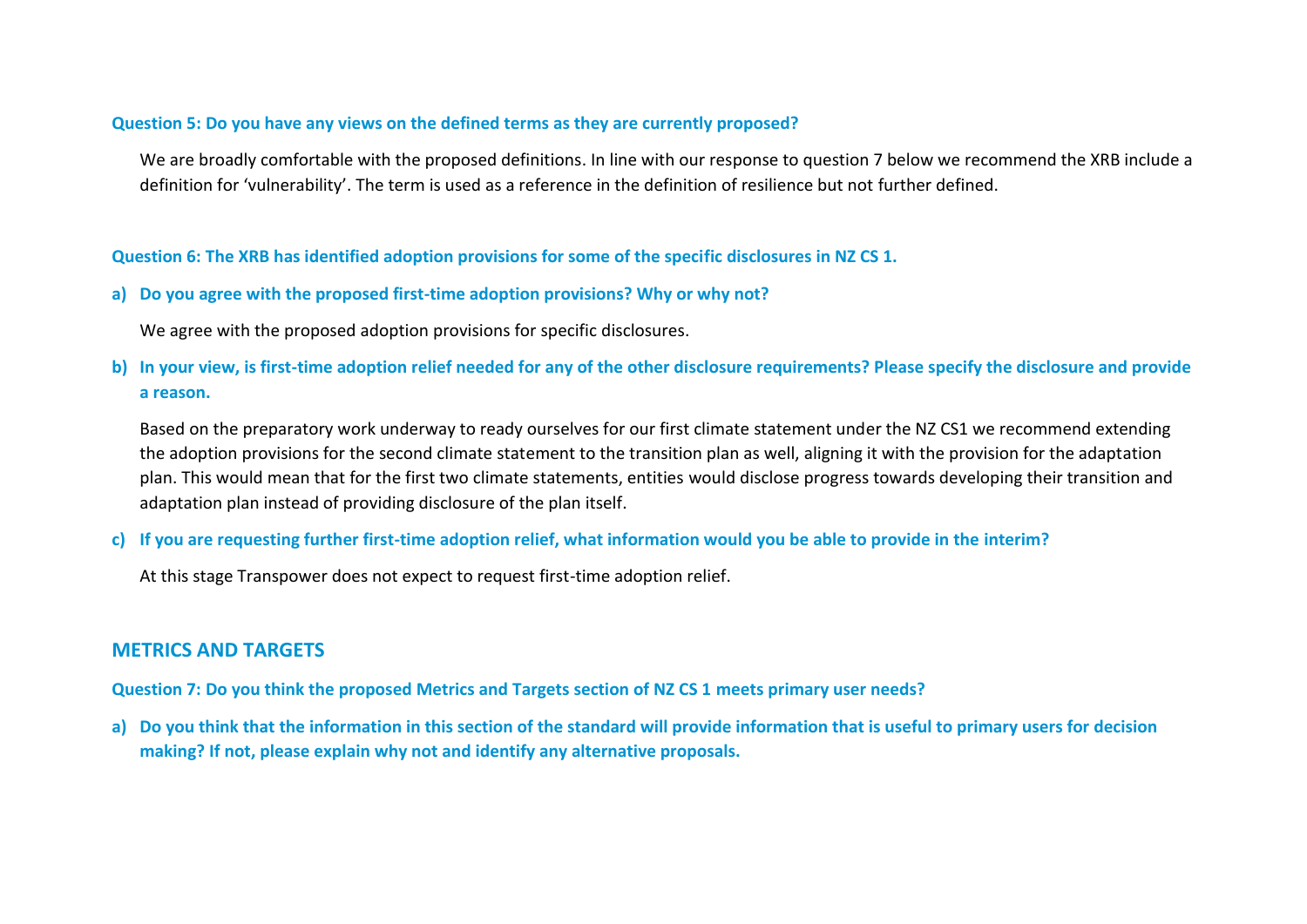We generally support the approach proposed and the cross-industry metrics and targets are largely consistent with current reporting and disclosure frameworks at Transpower. The information seems to be well considered and brings together what we agree is best international practice in terms of Metrics and Targets.

We also support the proposed approach whereby CREs disclose the standards, protocols and methodologies used – which will allow Transpower to continue current GHG reporting in accordance with the GHG Protocol and ISO 14064-1.

However, we are concerned about the sheer volume of information offered to primary users. As stated in our introduction, the quantum of disclosures required under NZ CS1 will require entities to add dozens of pages to their annual reports, not only making them too long to read but also causing confusion with readers. It is recommended that the XRB considers alternative ways of offering disclosure information, such as a mix of disclosures that have to be included in an entity's report and supporting information that can be made available in separate documents or online. For example, *static information* such as corporate government statements could be published on our website, whereas *dynamic information* (anything that changes each year) could be published in the integrated annual report.

# **b) Do you consider that this section of the standard is clear and unambiguous in terms of the information to be disclosed? If not, how could clarity be improved?**

We have some concerns with respect to 4 (c) & (d) – amount or percentage of assets or business activities vulnerable to transition/physical risks. The way this is stated seems ambiguous, which may be deliberate. Does this mean we will report percentage of assets in simple terms (i.e., x/y substations vulnerable to flooding, x'/y' km of transmission line vulnerable to increase bushfire risk etc), or do we need to quantify as an amount/percentage in \$ terms? Does the term 'vulnerable' need to be defined elsewhere (linked to the materiality clause) or is this up to us? The slide pack provided on the XRB site (*Deep dive presentation - M&T - Non-Financials 31-Mar-22 incl. notes*) is useful, in particular page 12. It shows how many are vulnerable (site level) and the split between levels of mitigation and an estimate for mitigation. Our reporting to date is similar, showing the number of sites impacted, but it has been costed at asset write-off only (excludes the cost to harden and mitigate, excludes any response costs to an event and excludes the costs to build it back i.e., replacement costs).

Otherwise, this section is clear and unambiguous in terms of the information to be disclosed. We are concerned however about the effort required to prepare for disclosure.

**c) Do you consider that this section of the standard is adequately comprehensive and achieves the right balance between prescriptiveness and principles-based disclosures? If not, what should be removed or added to achieve a better balance?**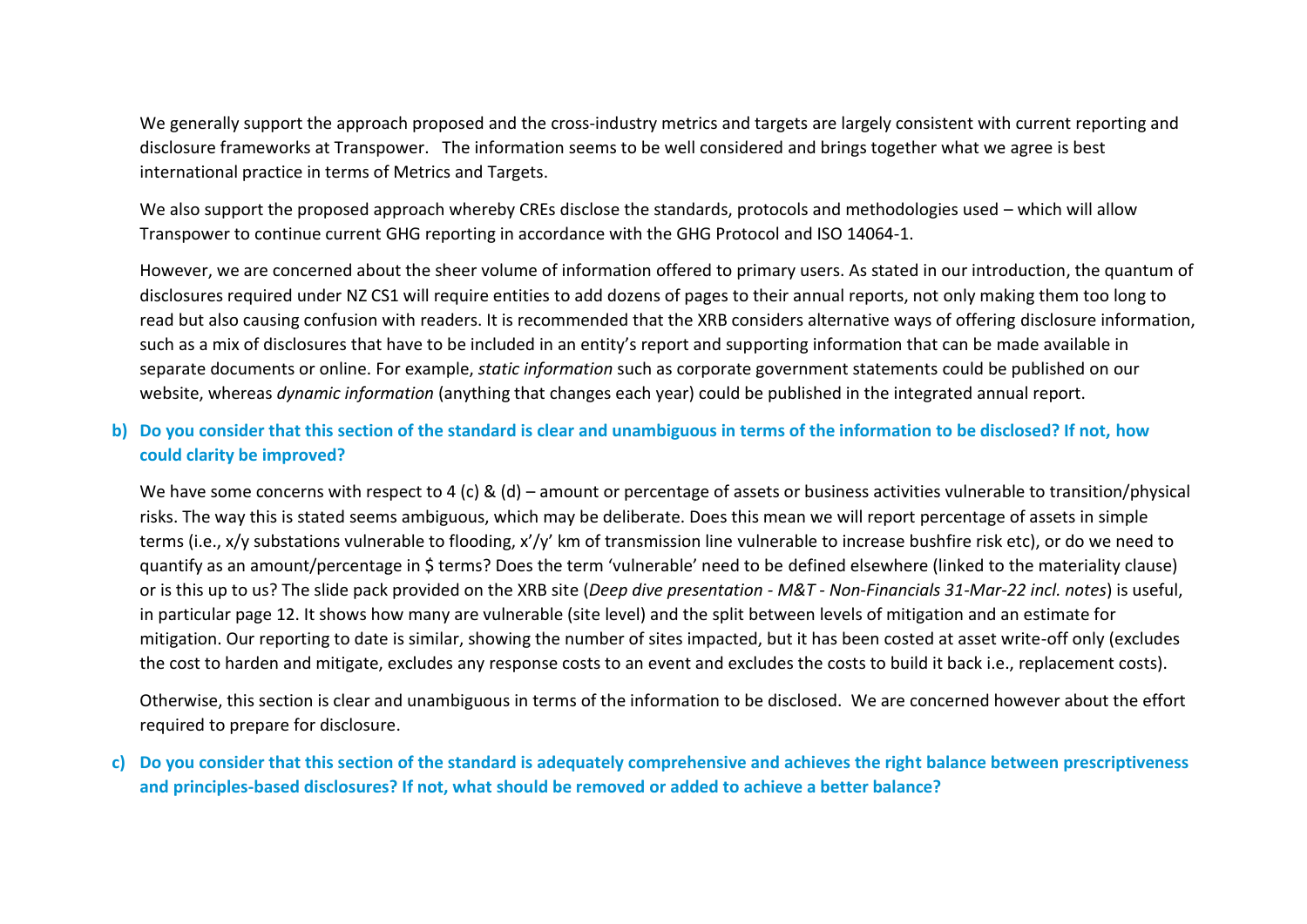Given the scale of the Transpower portfolio with a wide range of assets spread across the length of Aotearoa, we do note that there is a risk that the proposed requirements for a description of the methodologies and assumptions used to calculate or estimate climate-related metrics and targets (paras 11 and 12) will create additional administrative and reporting burdens. While this modelling and analysis work is a core part of Transpower's work programme to understand climate-related risks, we have some concerns that the size of Transpower's asset portfolio will result in lengthy reporting documents. Our preference would be for the methodologies and assumptions reporting to be less prescriptive with more detailed information subject to an assurance process (or as per linked documents if these exist).

**Question 8: We have not specified industry-specific metrics. The guidance will direct preparers where to look for industry-specific metrics. Do you believe this is reasonable or do you believe we should include a list of required metrics by industry? If so, do you believe we should use the TCFD recommendations or follow the TRWG prototype?**

Transpower works closely with the electricity sector on sustainability and TCFD reporting, including attending regular sustainability events with other Electricity Distribution Businesses. We support the absence of prescribed industry-specific metrics proposed; however, we support the TCFD recommendations to ensure a consistent approach to TCFD within the sector (and internationally).

**Question 9: We will require disclosure of scope 3 value chain emissions as part of this standard. Are there areas (particularly in your scope 3 value chain) where there are impediments to measuring at present? If so, what are these areas and when do you think it might be possible to measure these areas?**

Transpower already publicly disclosures its scope 3 emissions and has a work programme underway with suppliers and service providers to improve their scope 3 emissions reporting and to set targets.

We note that there are currently several impediments to measuring and reporting scope 3 emissions for Transpower. Scope 3 emissions represent a large proportion of Transpower's annual emissions, largely as a result of our business model which sees much of the day-today work in operating and maintaining the national grid contracted out to independent service providers. Whilst we have worked closely with our suppliers and service providers to improve scope 3 reporting, including via contractual arrangements, there are many smaller operators undertaking specific or unique services for Transpower (including work undertaken or contracted directly for our suppliers and service providers) that are not currently able to report scope 3 emissions. Feedback from our typically small service providers and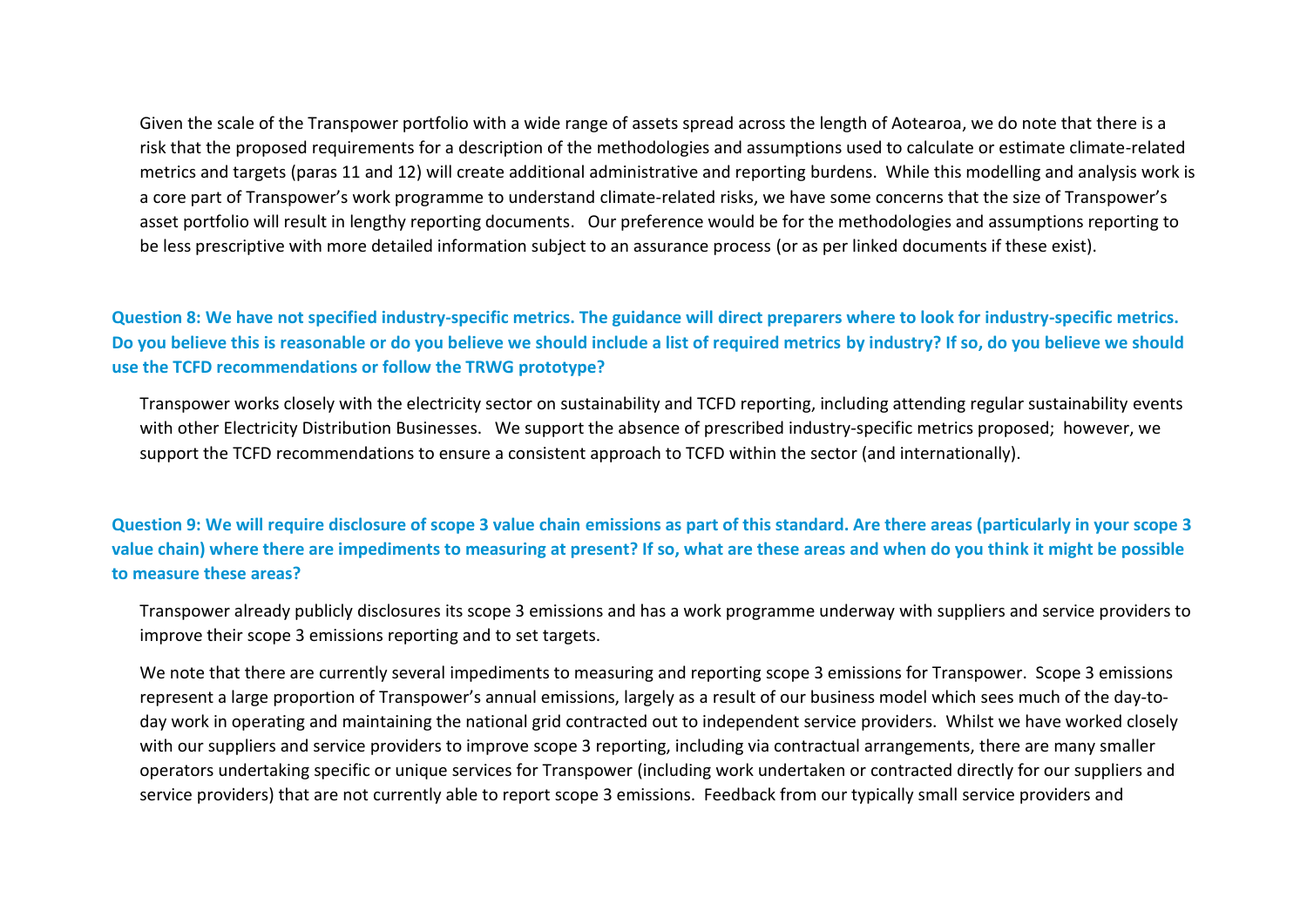associated smaller companies and operators is that they are not yet resourced for annual GHG reporting. Nor do they have the skills, knowledge, or systems in place to report their GHG emissions, let alone determine an annual baseline. Many of these are smaller companies, though several are larger NZ-based businesses. Notably, there are several international firms which Transpower relies on for core equipment which are reluctant or unable to provide GHG emissions information as part of purchased goods. For these companies and providers, as part of our annual disclosure, Transpower estimates their scope 3 emissions based on annual financial expenditure with a specific emission factor applied relevant to the nature of the work or activities undertaken for Transpower. This process is documented as part of an internal GHG emissions inventory basis of preparation document that is provided to external auditors as part of a limited assurance process.

Transpower continues to work closely with its suppliers to improve their GHG reporting, including where possible to amend contractual arrangements to reflect Transpower's desire to get accurate scope 3 emissions.

**Question 10: Paragraphs 8, 9 and 10 contain specific requirements relating to the disclosure of GHG emissions to facilitate the conduct of assurance engagements in line with the requirement of section 461ZH of the Financial Markets Conduct Act. Do you have any observations or concerns about these proposed requirements?** 

No. Disclosure of GHG emissions as proposed is already undertaken by Transpower as part of our annual disclosures, via our annual publishing of the Transpower Integrated Report and an independently assured annual GHG emissions inventory report on our website.

#### **Question 11: Do you have any views on the defined terms as they are currently proposed?**

No. The defined terms as currently proposed provide the requisite clarity for Transpower.

**Question 12: The XRB has proposed not providing first-time adoption provisions for the Metrics and Targets section of NZ CS 1. Do you agree? Why or why not?**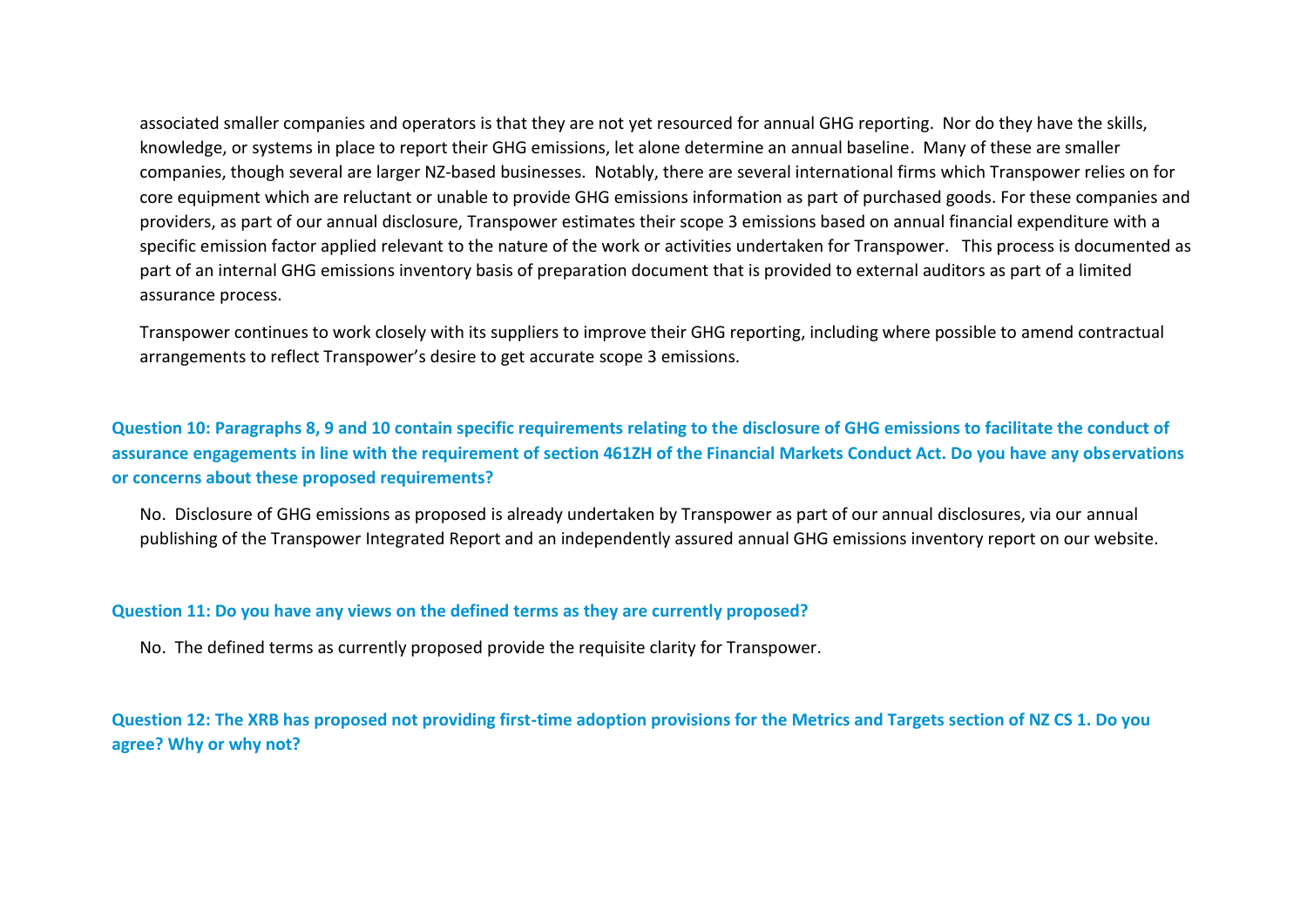We agree in principle but refer to our response to question 9 above where we outline current impediments to measuring and reporting scope 3 emissions.

### **ASSURANCE**

#### **Question 13: The XRB proposes that the minimum level of assurance for GHG emissions be set at limited assurance. Do you agree?**

Yes. We agree, with the exception of scope 3 GHG emissions. Transpower supports a minimum level of limited, independent assurance (as currently undertaken annually by us) for scope 1 and 2 GHG emissions to ensure there is a robust approach to GHG emissions reporting for Climate Reporting Entities.

Providing assurance over scope 3 emissions, even when at a minimum level, is likely to be challenging and very time and resource intensive. At this stage we recommend the XRB exclude scope 3 emissions and review this requirement in the second half of this decade, once the disclosure regime is fully up and functioning.

### **MATERIALITY**

**Question 14: The XRB has proposed a definition of material (Information is material if omitting, misstating, or obscuring it could reasonably be expected to influence decisions that primary users make on the basis of their assessments of an entity's enterprise value across all time horizons, including the long term). Do you agree with this definition? Why or why not?**

The definition proposed by the XRB is narrower than the definition used by Transpower for its current annual disclosures: Information is material if omitting, mis-stating, or obscuring it could reasonably be expected to influence decisions that the primary users of generalpurpose financial statements make based on those financial statements, which provide financial information about a specific reporting entity. We recommend the XRB apply the wider definition, allowing climate-related risks to be linked to other material business related risks and decision making.